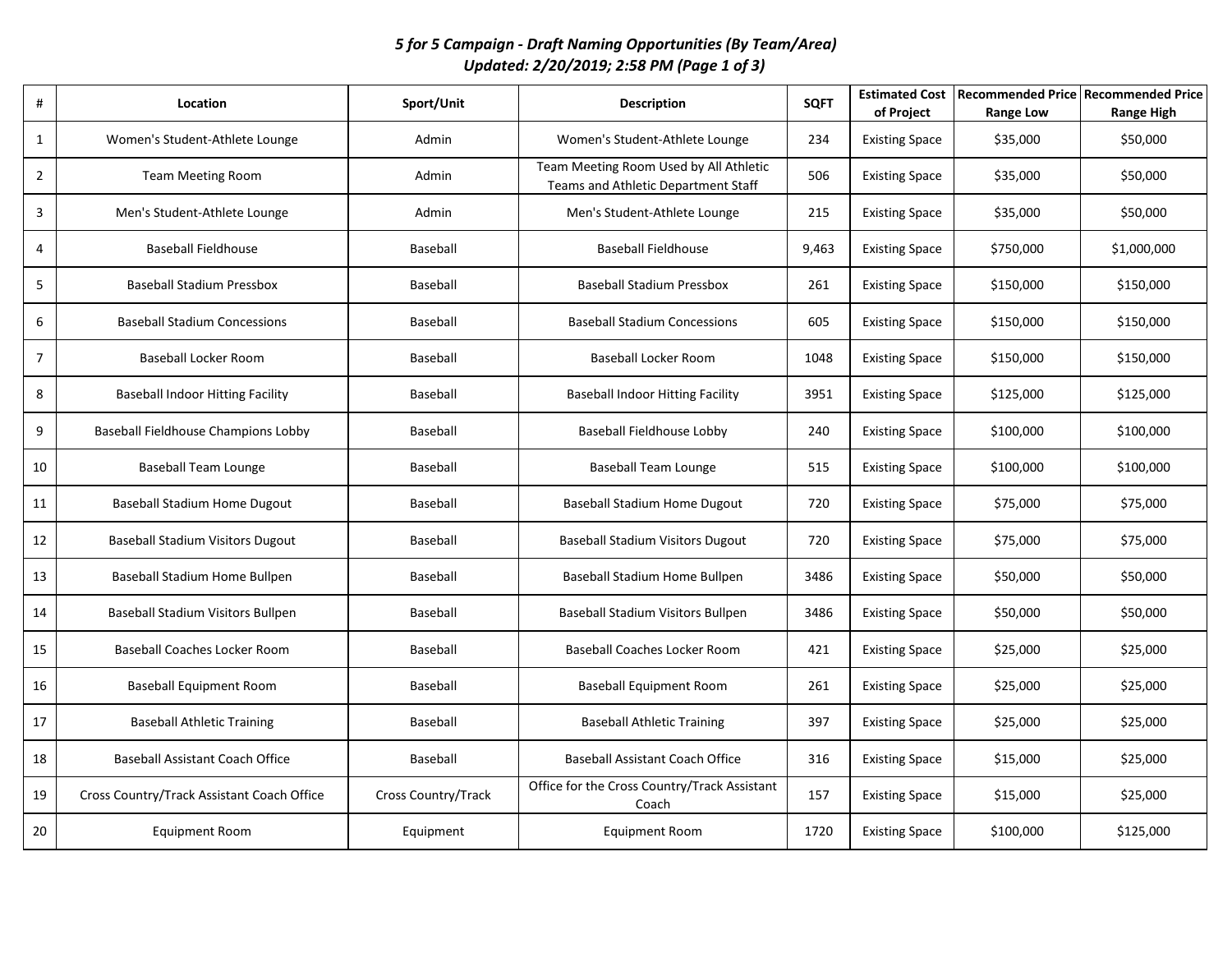## *5 for 5 Campaign - Draft Naming Opportunities (By Team/Area) Updated: 2/20/2019; 2:58 PM (Page 2 of 3)*

| #  | Location                              | Sport/Unit          | <b>Description</b>                                                  | <b>SQFT</b> | <b>Estimated Cost</b><br>of Project | Recommended Price   Recommended Price<br><b>Range Low</b> | <b>Range High</b> |
|----|---------------------------------------|---------------------|---------------------------------------------------------------------|-------------|-------------------------------------|-----------------------------------------------------------|-------------------|
| 21 | Fleming Gym Concession Stand          | <b>Fleming Gym</b>  | Fleming Gym Concession Stand                                        | 187         | <b>Existing Space</b>               | \$150,000                                                 | \$150,000         |
| 22 | Fleming Gym Ticket Office             | Fleming Gym         | Fleming Gym Ticket Office                                           | 145         | <b>Existing Space</b>               | \$150,000                                                 | \$150,000         |
| 23 | Men's Basketball Reception Area       | Men's Basketball    | Men's Basketball Reception Area in<br><b>Renovated Office Suite</b> | 120         | \$250,000                           | \$100,000                                                 | \$100,000         |
| 24 | Men's Cross Country/Track Locker Room | Men's Cross Country | Men's Cross Country/Track Team Locker<br>Room                       | 275         | <b>Existing Space</b>               | \$100,000                                                 | \$100,000         |
| 25 | Men's Soccer Locker Room              | Men's Soccer        | Men's Soccer Team Locker Room                                       | 412         | <b>Existing Space</b>               | \$100,000                                                 | \$100,000         |
| 26 | Men's Soccer Assistant Coach Office   | Men's Soccer        | Office for the Men's Soccer Assistant Coach                         | 132         | <b>Existing Space</b>               | \$15,000                                                  | \$25,000          |
| 27 | Men's Tennis Locker Room              | Men's Tennis        | Men's Tennis Team Locker Room                                       | 166         | <b>Existing Space</b>               | \$100,000                                                 | \$100,000         |
| 28 | Soccer Stadium Concessions            | Soccer              | <b>Soccer Stadium Concessions</b>                                   | 667         | <b>Existing Space</b>               | \$125,000                                                 | \$125,000         |
| 29 | Soccer Stadium Pressbox               | Soccer              | Soccer Stadium Pressbox                                             | 525         | <b>Existing Space</b>               | \$125,000                                                 | \$125,000         |
| 30 | Soccer Stadium Home Team Bench        | Soccer              | Soccer Stadium Home Team Bench Area                                 | 151         | <b>Existing Space</b>               | \$50,000                                                  | \$50,000          |
| 31 | Soccer Stadium Visitor Bench          | Soccer              | Soccer Stadium Visitor Bench Area                                   | 151         | <b>Existing Space</b>               | \$50,000                                                  | \$50,000          |
| 32 | Softball Stadium Pressbox             | Softball            | Softball Stadium Pressbox                                           | 202         | <b>Existing Space</b>               | \$125,000                                                 | \$125,000         |
| 33 | Softball Stadium Concession           | Softball            | Softball Stadium Concession                                         | 201         | <b>Existing Space</b>               | \$125,000                                                 | \$125,000         |
| 34 | Softball Locker Room                  | Softball            | Softball Locker Room                                                | 327         | <b>Existing Space</b>               | \$100,000                                                 | \$100,000         |
| 35 | Softball Indoor Hitting Facility      | Softball            | Softball Indoor Hitting Facility                                    | 3280        | <b>Existing Space</b>               | \$100,000                                                 | \$100,000         |
| 36 | Softball Stadium Home Dugout          | Softball            | Softball Stadium Home Dugout                                        | 800         | <b>Existing Space</b>               | \$50,000                                                  | \$50,000          |
| 37 | Softball Stadium Visitors Dugout      | Softball            | Softball Stadium Visitors Dugout                                    | 800         | <b>Existing Space</b>               | \$50,000                                                  | \$50,000          |
| 38 | Softball Stadium Home Bullpen         | Softball            | Softball Stadium Home Bullpen                                       | 1218        | <b>Existing Space</b>               | \$35,000                                                  | \$35,000          |
| 39 | Softball Stadium Visitors Bullpen     | Softball            | Softball Stadium Visitors Bullpen                                   | 1140        | <b>Existing Space</b>               | \$35,000                                                  | \$35,000          |
| 40 | Softball Office Reception Area        | Softball            | Softball Office Reception Area                                      | 192         | <b>Existing Space</b>               | \$15,000                                                  | \$25,000          |